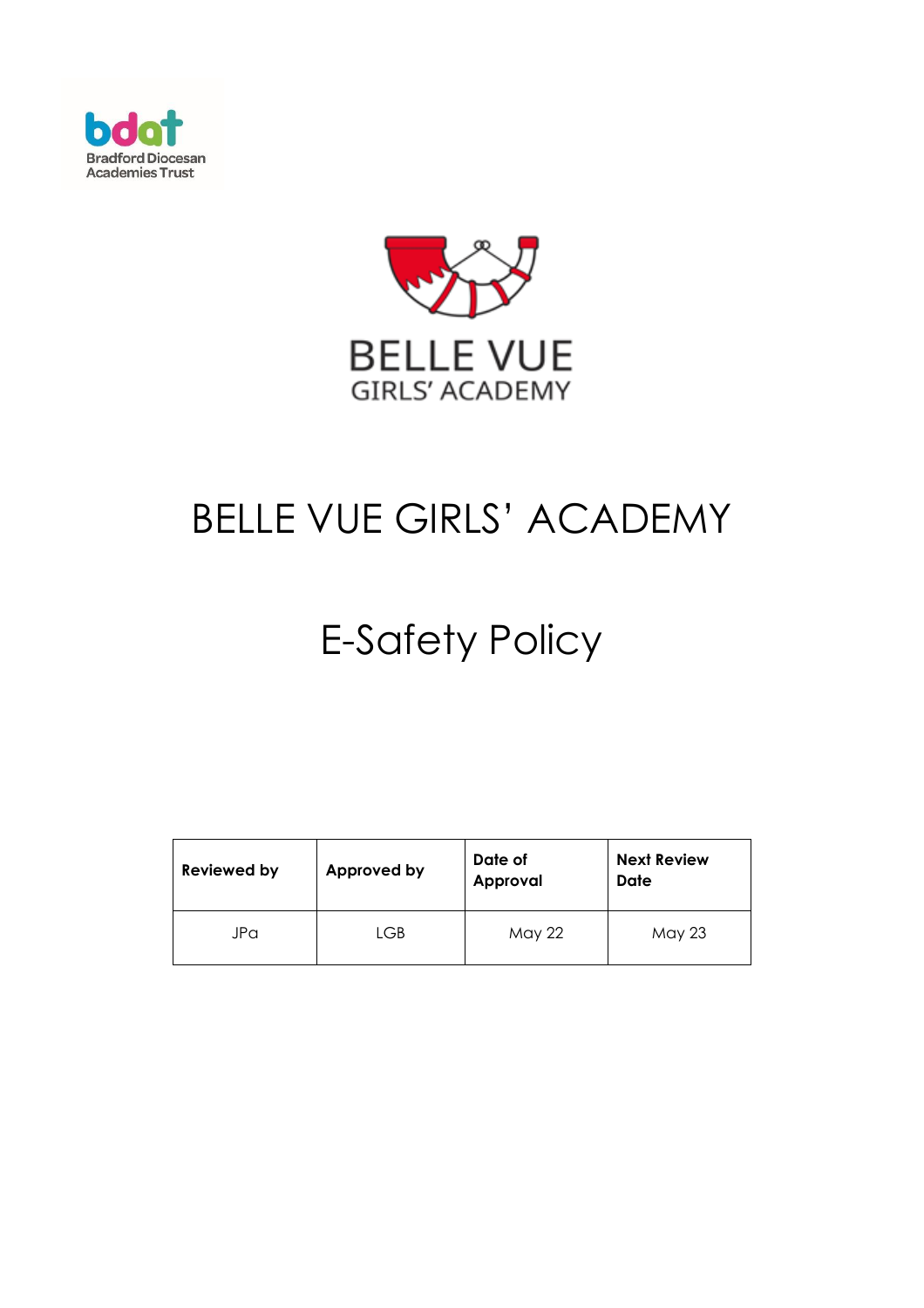# **Contents**

| Appendix 2: Acceptable use of ICT Agreement (staff, governors, volunteers and visitors)  12 |  |
|---------------------------------------------------------------------------------------------|--|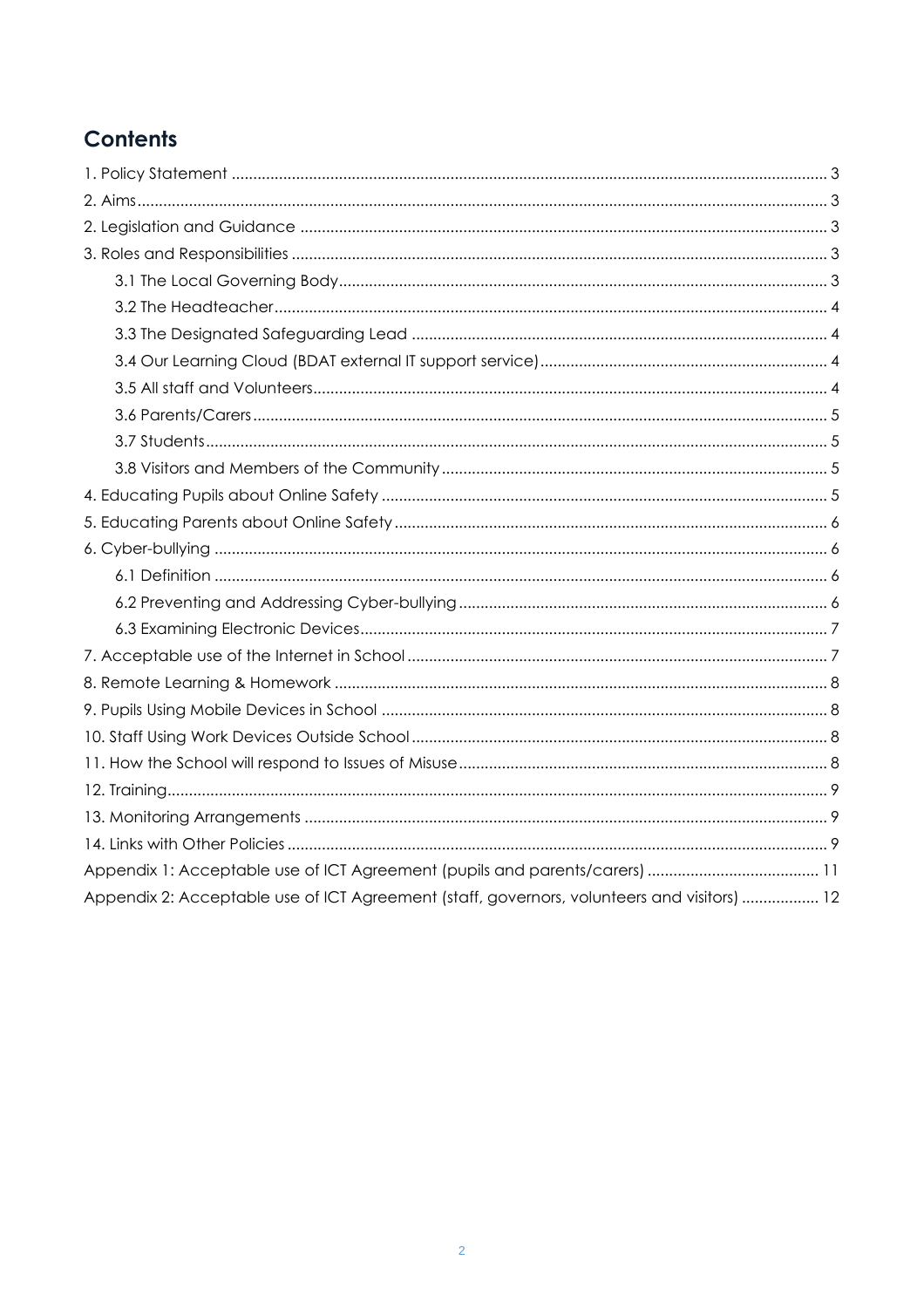# <span id="page-2-0"></span>**1. Policy Statement**

This policy should be read in conjunction with other academy and trust guidance, for example the Safeguarding, RSE and Remote Learning policies.

The ethos of Belle Vue Girls' Academy is based on the need for each member of our school community to give and receive respect. We expect that each member of our community will care for others and will challenge attitudes and behaviours which are not in keeping with these values. We have the same high expectations when working online.

# <span id="page-2-1"></span>**2. Aims**

Our school aims to:

- Have robust processes in place to ensure the online safety of pupils, staff, volunteers and governors
- Deliver an effective approach to online safety, which empowers us to protect and educate the whole school community in its use of technology
- Establish clear mechanisms to identify, intervene and escalate an incident, where appropriate

# <span id="page-2-2"></span>**2. Legislation and Guidance**

This policy is based on the Department for Education's (DfE) statutory safeguarding guidance, [Keeping Children Safe in Education,](https://www.gov.uk/government/publications/keeping-children-safe-in-education--2) and its advice for schools on:

- > [Teaching online safety in schools](https://www.gov.uk/government/publications/teaching-online-safety-in-schools)
- [Preventing and tackling bullying](https://www.gov.uk/government/publications/preventing-and-tackling-bullying) and [cyber-bullying: advice for headteachers and school staff](https://www.gov.uk/government/publications/preventing-and-tackling-bullying)
- [Relationships and sex education](https://www.gov.uk/government/publications/relationships-education-relationships-and-sex-education-rse-and-health-education)
- [Searching, screening and confiscation](https://www.gov.uk/government/publications/searching-screening-and-confiscation)

It also refers to the DfE's guidance on [protecting children from radicalisation.](https://www.gov.uk/government/publications/protecting-children-from-radicalisation-the-prevent-duty)

It reflects existing legislation, including but not limited to the [Education Act 1996](https://www.legislation.gov.uk/ukpga/1996/56/contents) (as amended), the [Education and Inspections Act 2006](https://www.legislation.gov.uk/ukpga/2006/40/contents) and the [Equality Act 2010.](https://www.legislation.gov.uk/ukpga/2010/15/contents) In addition, it reflects the [Education](http://www.legislation.gov.uk/ukpga/2011/21/contents/enacted)  [Act 2011,](http://www.legislation.gov.uk/ukpga/2011/21/contents/enacted) which has given teachers stronger powers to tackle cyber-bullying by, if necessary, searching for and deleting inappropriate images or files on pupils' electronic devices where they believe there is a 'good reason' to do so.

This policy complies with our funding agreement and articles of association.

# <span id="page-2-3"></span>**3. Roles and Responsibilities**

#### <span id="page-2-4"></span>**3.1 The Local Governing Body**

The local governing body has overall responsibility for monitoring this policy and holding the headteacher to account for its implementation.

The governing board will monitor online safety incident logs as provided by the designated safeguarding lead (DSL) as part of the 'Safeguarding Report to Governors'.

The governor who oversees Safeguarding, including online safety, is *Donna Gautry.*

All governors will: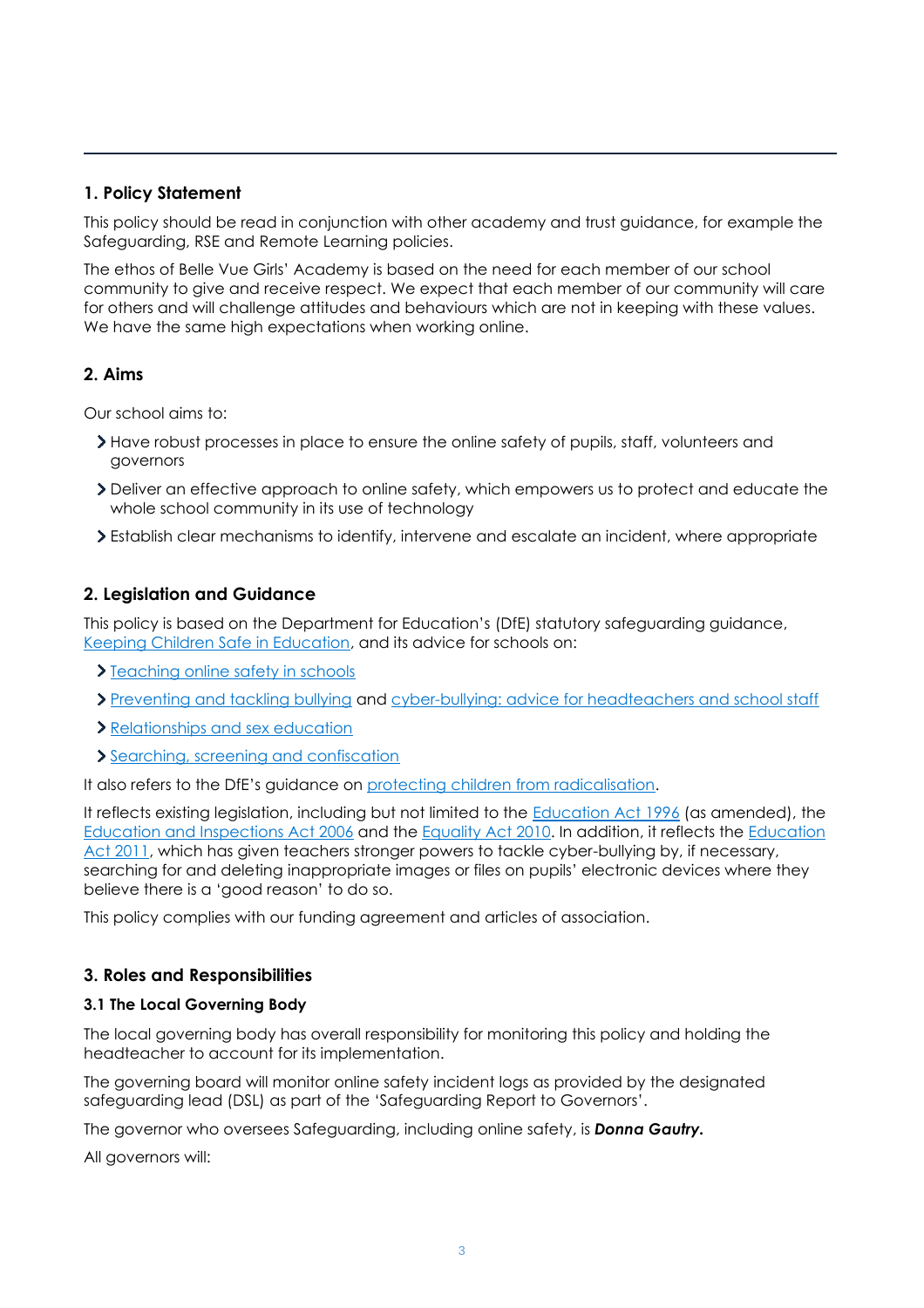- Ensure that they have read and understand this policy
- Agree and adhere to the terms on acceptable use of the school's ICT systems and the internet (appendix 2)

### <span id="page-3-0"></span>**3.2 The Headteacher**

The headteacher is responsible for ensuring that staff understand this policy, and that it is being implemented consistently throughout the school.

#### <span id="page-3-1"></span>**3.3 The Designated Safeguarding Lead**

Details of the school's DSL and deputies are set out in our safeguarding policy. The DSL takes lead responsibility for online safety in school, in particular:

- Supporting the headteacher in ensuring that staff understand this policy and that it is being implemented consistently throughout the school
- Working with the headteacher, ICT manager and other staff, as necessary, to address any online safety issues or incidents
- Ensuring that any online safety incidents are logged on CPOMS and dealt with appropriately in line with this policy
- Ensuring that any incidents of cyber-bullying are logged and dealt with appropriately in line with the school behaviour policy
- Updating and delivering staff training on online safety
- Liaising with other agencies and/or external services if necessary
- Providing regular reports on online safety in school to the headteacher and/or governing board

This list is not intended to be exhaustive.

#### <span id="page-3-2"></span>**3.4 Our Learning Cloud (BDAT external IT support service)**

OLC is responsible for:

- Putting in place appropriate filtering and monitoring systems (WatchGuard), which are updated on a regular basis and keep pupils safe from potentially harmful and inappropriate content and contact online while at school, including terrorist and extremist material
- Ensuring that the school's ICT systems are secure and protected against viruses and malware and that such safety mechanisms are updated regularly
- Conducting a full security check and monitoring the school's ICT systems on a routine basis
- Blocking access to potentially dangerous sites and, where possible, preventing the downloading of potentially dangerous files

This list is not intended to be exhaustive.

#### <span id="page-3-3"></span>**3.5 All staff and Volunteers**

All staff, including contractors and agency staff, and volunteers are responsible for:

- > Maintaining an understanding of this policy
- Implementing this policy consistently
- Agreeing and adhering to the terms on acceptable use of the school's ICT systems and the internet (appendix 2), and ensuring that pupils follow the school's terms on acceptable use (appendix 1)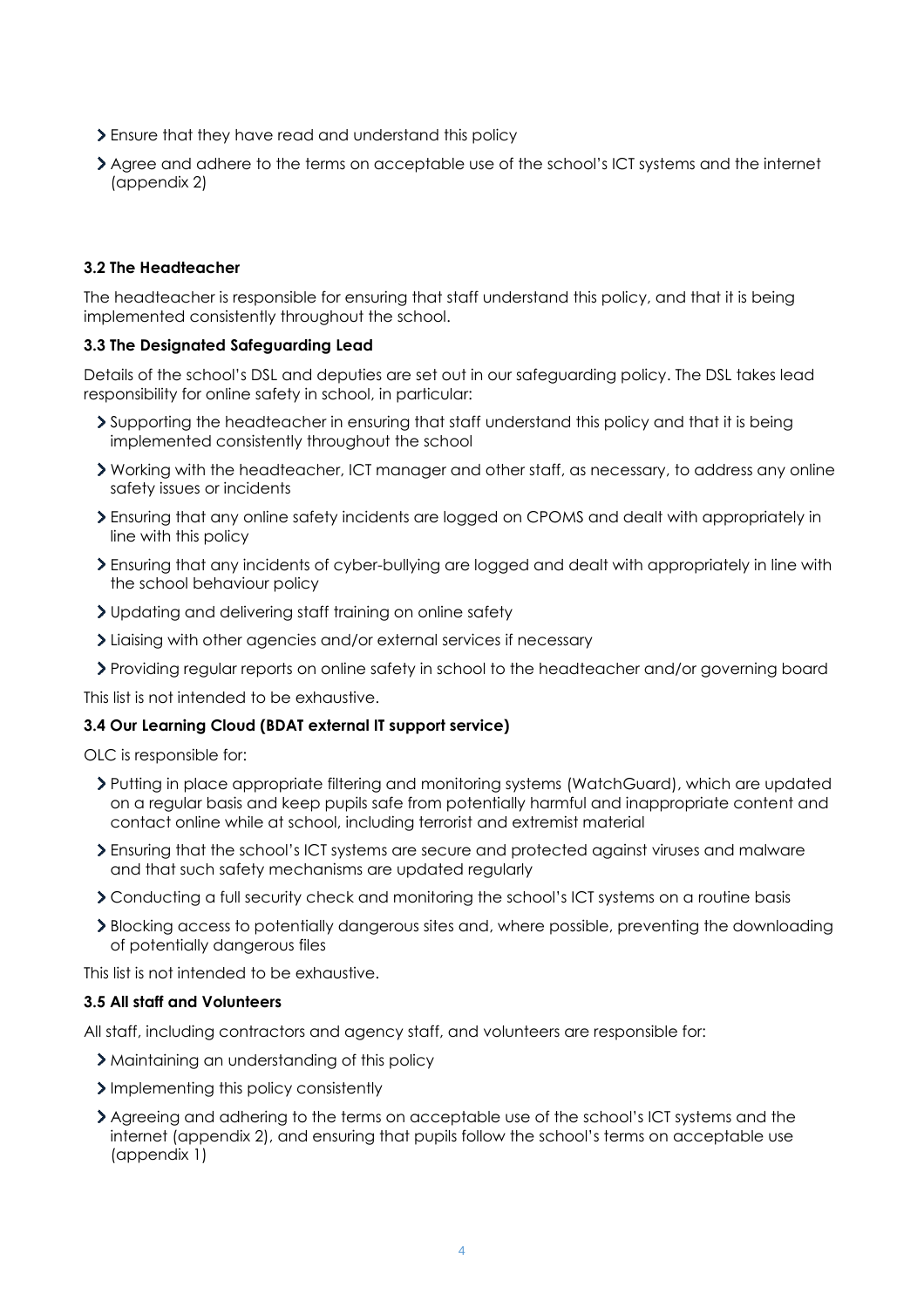- Working with the DSL to ensure that any online safety incidents are logged on CPOMS and dealt with appropriately in line with this policy and the Safeguarding Policy
- Ensuring that any incidents of cyber-bullying are dealt with appropriately in line with the school behaviour policy

This list is not intended to be exhaustive.

#### <span id="page-4-0"></span>**3.6 Parents/Carers**

Parents/Carers are expected to:

- Notify a member of staff or the headteacher of any concerns or queries regarding this policy
- Ensure that both their child and themselves have read, understood and agreed to the terms on acceptable use of the school's ICT systems and internet (appendix 1)
- Report any online incidents/activity in breach of this policy to the school in a timely fashion.

Parents can seek further guidance on keeping children safe online from the following organisations and websites:

- What are the issues? [UK Safer Internet Centre](https://www.saferinternet.org.uk/advice-centre/parents-and-carers/what-are-issues)
- > Hot topics [Childnet International](http://www.childnet.com/parents-and-carers/hot-topics)
- Parent factsheet [Childnet International](https://www.childnet.com/resources/parents-and-carers-resource-sheet)
- > Healthy relationships [Disrespect Nobody](https://www.disrespectnobody.co.uk/)

#### <span id="page-4-1"></span>**3.7 Students**

Students are expected to:

- Ensure they have read, understood and agreed to the terms on acceptable use of the school's ICT systems and internet (appendix 1 )
- Report any online incidents/activity in breach of this policy to their Tutor, Pastoral Manager, Teacher or any adult in school in a timely fashion.
- I Take responsibility for keeping themselves and others safe online.
- Assess the personal risks of using any particular technology and behave safely and responsibly to limit those risks.

#### <span id="page-4-2"></span>**3.8 Visitors and Members of the Community**

Visitors and members of the community who use the school's ICT systems or internet will be made aware of this policy, when relevant, and expected to read and follow it. If appropriate, they will be expected to agree to the terms on acceptable use (appendix 2).

Visitors should use the designated guest WiFi network when onsite.

#### <span id="page-4-3"></span>**4. Educating Pupils about Online Safety**

Pupils will be taught about online safety as part of the curriculum at Belle Vue Girls' Academy.

In **Key Stage 3**, pupils will be taught to:

- Understand a range of ways to use technology safely, respectfully, responsibly and securely, including protecting their online identity and privacy
- Recognise inappropriate content, contact and conduct, and know how to report concerns

Pupils in **Key Stage 4** will be taught: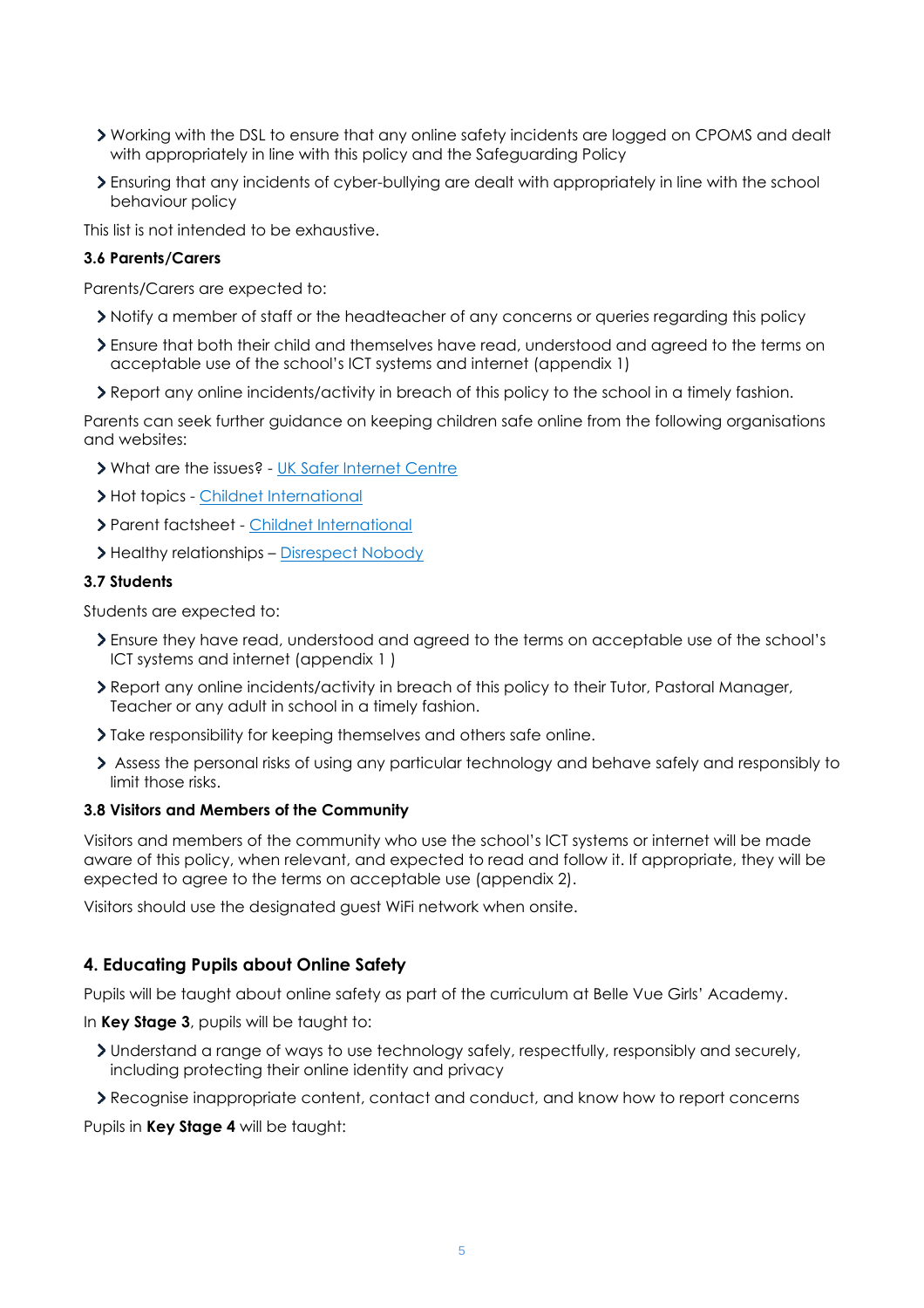- To understand how changes in technology affect safety, including new ways to protect their online privacy and identity
- > How to report a range of concerns

By the **end of secondary school**, pupils will know:

- Their rights, responsibilities and opportunities online, including that the same expectations of behaviour apply in all contexts, including online
- About online risks, including that any material someone provides to another has the potential to be shared online and the difficulty of removing potentially compromising material placed online
- Not to provide material to others that they would not want shared further and not to share personal material which is sent to them
- What to do and where to get support to report material or manage issues online
- If  $\sum$  The impact of viewing harmful content
- That specifically sexually explicit material (e.g. pornography) presents a distorted picture of sexual behaviours, can damage the way people see themselves in relation to others and negatively affect how they behave towards sexual partners
- That sharing and viewing indecent images of children (including those created by children) is a criminal offence which carries severe penalties including jail
- How information and data is generated, collected, shared and used online
- How to identify harmful behaviours online (including bullying, abuse or harassment) and how to report, or find support, if they have been affected by those behaviours

The safe use of social media and the internet will also be covered as part of the academy's Personal Development Curriculum.

*For more information on when and how the areas listed above are covered in our curriculum, please visit the 'Relationships & Sex Education' section of the academy website.*

#### <span id="page-5-0"></span>**5. Educating Parents about Online Safety**

The school will raise parents' awareness of internet safety in newsletters or other communications home, and in information via our website. This policy will also be shared with parents via our website.

If parents have any queries or concerns in relation to online safety, these should be raised in the first instance with their child's Pastoral Manager of Head of Year.

Concerns or queries about this policy can be raised with any member of staff or the headteacher.

# <span id="page-5-1"></span>**6. Cyber-bullying**

This section should be read in conjunction with our academy **Anti-Bullying Strategy** which can be found in section 8 of our **Behaviour and Welfare Policy**, accessible via our website.

#### <span id="page-5-2"></span>**6.1 Definition**

Cyber-bullying takes place online, such as through social networking sites, messaging apps or gaming sites. Like other forms of bullying, it is the repetitive, intentional harming of one person or group by another person or group, where the relationship involves an imbalance of power.

#### <span id="page-5-3"></span>**6.2 Preventing and Addressing Cyber-bullying**

To help prevent cyber-bullying, we will ensure that pupils are taught through our curriculum (see section 4) to understand what it is and what to do if they become aware of it happening to them or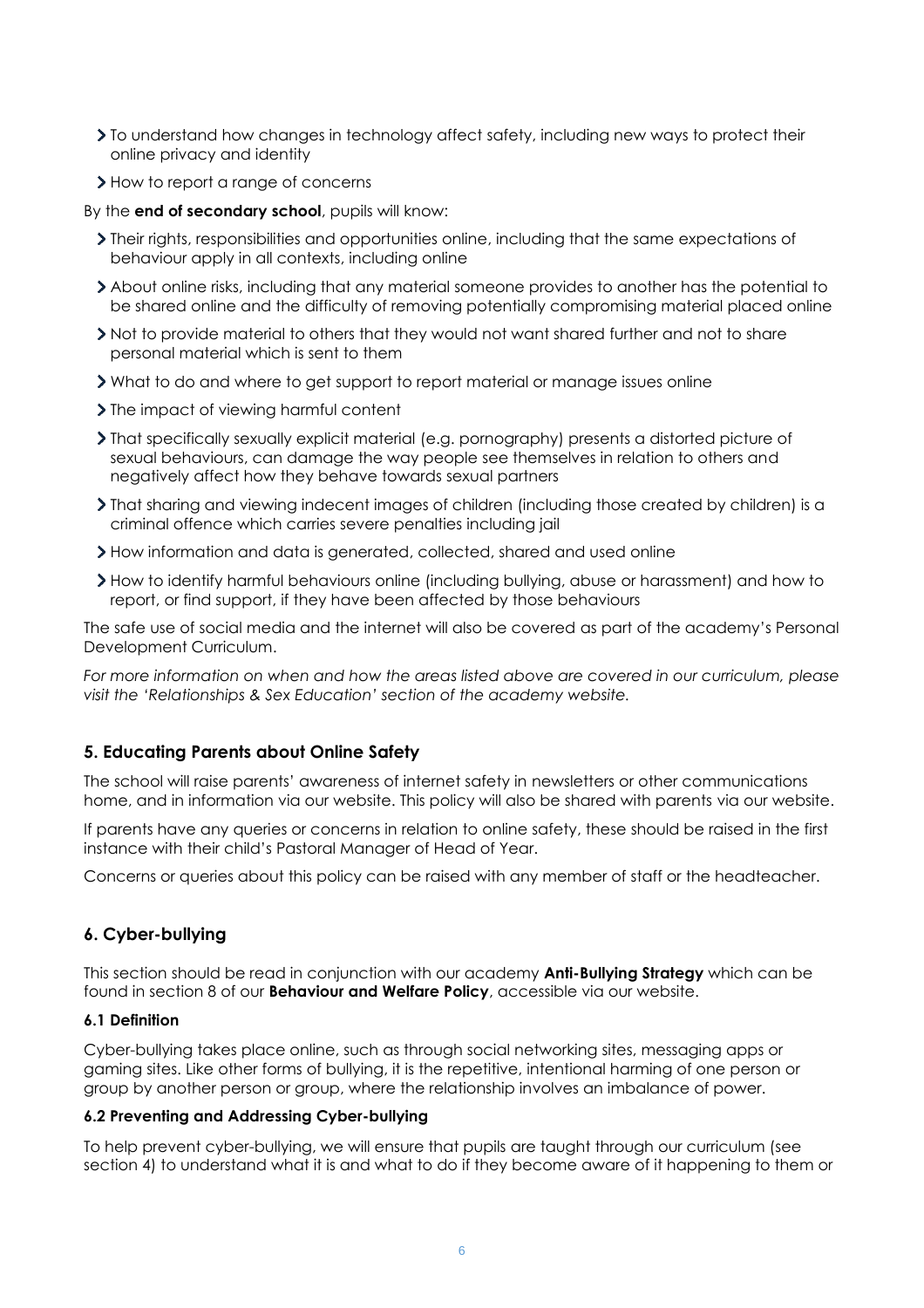others. We will ensure that pupils know how they can report any incidents and are encouraged to do so, including where they are a witness rather than the victim.

The school will actively discuss cyber-bullying with pupils, explaining the reasons why it occurs, the forms it may take and what the consequences can be. Form Tutors will discuss cyber-bullying with their tutor groups as part of our Personal Development programme. Teaching staff are also encouraged to find opportunities to use aspects of the curriculum to cover cyber-bullying.

All staff, governors and volunteers (where appropriate) receive training on cyber-bullying, its impact and ways to support pupils, as part of safeguarding training (see section 11 for more detail).

The school also sends information on cyber-bullying to parents via our newsletter and website, so that they are aware of the signs, how to report it and how they can support children who may be affected.

In relation to a specific incident of cyber-bullying, the school will follow the processes set out in the school behaviour policy. Where illegal, inappropriate or harmful material has been spread among pupils, the school will use all reasonable endeavours to ensure the incident is contained. The DSL will consider whether the incident should be reported to the police if it involves illegal material, and will work with external services if it is deemed necessary to do so.

#### <span id="page-6-0"></span>**6.3 Examining Electronic Devices**

School staff have the specific power under the Education and Inspections Act 2006 (which has been increased by the Education Act 2011) to search for and, if necessary, delete inappropriate images or files on pupils' electronic devices, including mobile phones, iPads and other tablet devices, where they believe there is a 'good reason' to do so.

When deciding whether there is a good reason to examine or erase data or files on an electronic device, staff must reasonably suspect that the data or file in question has been, or could be, used to:

- Cause harm, and/or
- Disrupt teaching, and/or
- > Break any of the school rules

If inappropriate material is found on the device, it is up to the staff member in conjunction with the DSL or other member of the senior leadership team to decide whether they should:

- Delete that material, or
- Retain it as evidence (of a criminal offence or a breach of school discipline), and/or
- > Report it to the police

Any searching of pupils will be carried out in line with the DfE's latest guidance on screening, [searching and confiscation.](https://www.gov.uk/government/publications/searching-screening-and-confiscation)

Any complaints about searching for or deleting inappropriate images or files on pupils' electronic devices will be dealt with through the school complaints procedure.

#### <span id="page-6-1"></span>**7. Acceptable use of the Internet in School**

All pupils, parents, staff, volunteers and governors are expected to sign an agreement regarding the acceptable use of the school's ICT systems and the internet (appendices 1 & 2). Visitors will be expected to read and agree to the school's terms on acceptable use if relevant.

Use of the school's internet must be for educational purposes only, or for the purpose of fulfilling the duties of an individual's role.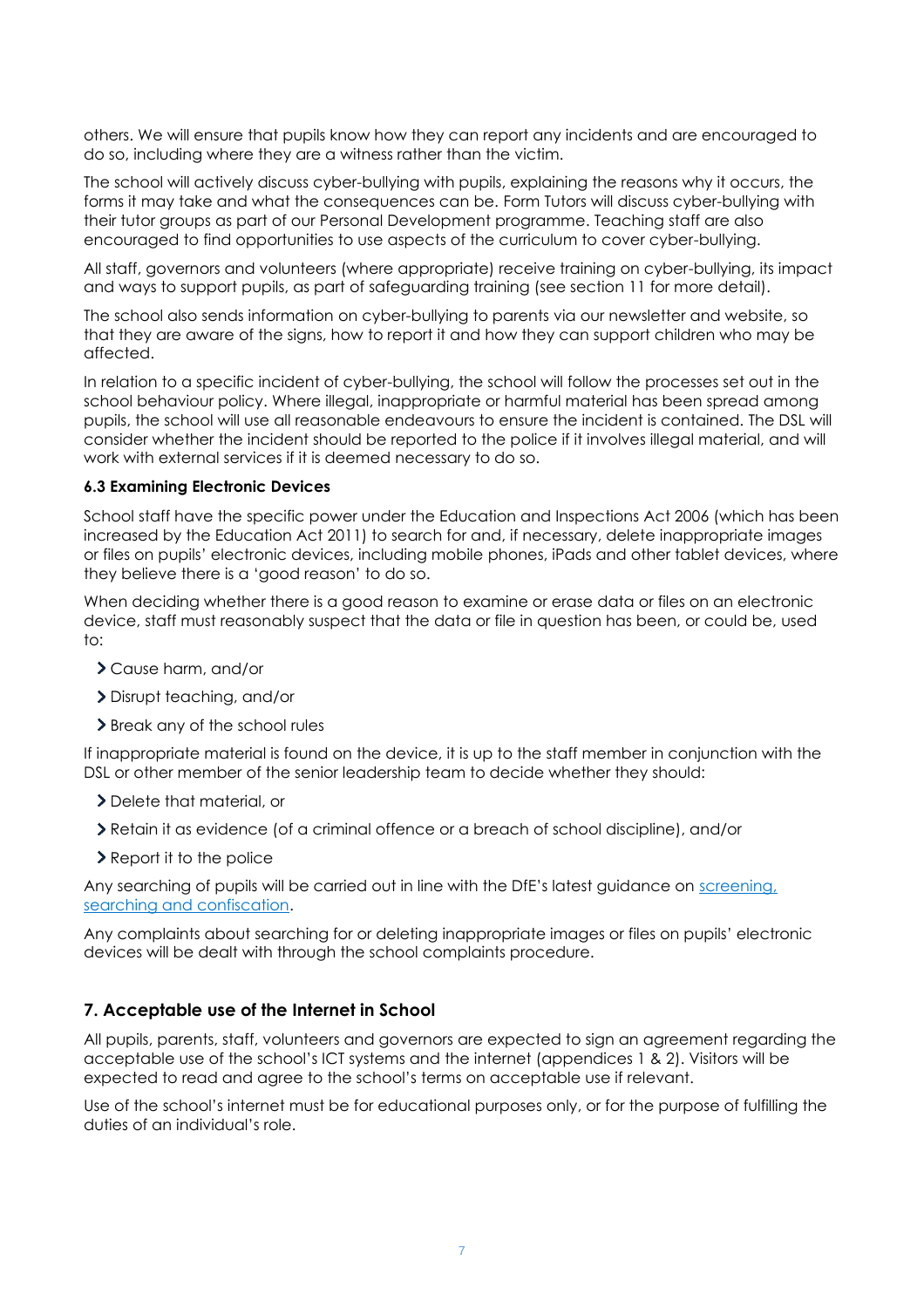We will monitor the websites visited by pupils, staff, volunteers, governors and visitors (where relevant) to ensure they comply with the above.

More information is set out in the acceptable use agreements in appendices 1 & 2.

#### <span id="page-7-0"></span>**8. Remote Learning & Homework**

Belle Vue Girls' Academy's agreed learning platform is Microsoft 365. Students and staff should only communicate with each other for learning purposes using this platform. All students and staff have been trained on the use of Microsoft 365.

When involved in live on-line learning, students and staff should follow the protocols as set out in the [Remote Learning Policy](https://www.bvgacademy.co.uk/docs/Remote_Learning_Policy_Jan21_with_appendix.pdf) appendix document *Teaching Live Lessons: Guidance on Staying Safe.*

#### <span id="page-7-1"></span>**9. Pupils Using Mobile Devices in School**

Pupils may bring mobile devices on to the school site but are not permitted to use them at any time unless specifically permitted to do so by a member of staff for the purposes of supporting learning or safety.

Any use of mobile devices in school by pupils must be in line with the acceptable use agreement (see appendix 1).

Any breach of the acceptable use agreement by a pupil, or the use of a mobile device on school site without permission, may trigger disciplinary action in line with the school behaviour policy. This may result in the confiscation of their device for a period ranging from one day to a week, depending on the nature of the incident and number of offences.

#### <span id="page-7-2"></span>**10. Staff Using Work Devices Outside School**

All staff members will take appropriate steps to ensure their devices remain secure. This includes, but is not limited to:

- Keeping the device password-protected strong passwords are at least 8 characters, with a combination of upper and lower-case letters, numbers and special characters (e.g. asterisk or currency symbol)
- Ensuring they use a school device with encrypted an encrypted hard drive this means if the device is lost or stolen, no one can access the files stored on the hard drive by attaching it to a new device. The school device should also have up to date anti-virus and anti-spyware software
- Making sure the device is locked if left inactive for a period of time
- If Not sharing the device among family or friends
- Keeping operating systems up to date always install the latest updates

Staff members must not use the device in any way which would violate the school's terms of acceptable use, as set out in appendix 2, or the BDAT Acceptable use of ICT Policy.

Work devices must be used solely for work activities.

If staff have any concerns over the security of their device, they must seek advice from the Academy Business Leader, who will liaise with OLC.

#### <span id="page-7-3"></span>**11. How the School will respond to Issues of Misuse**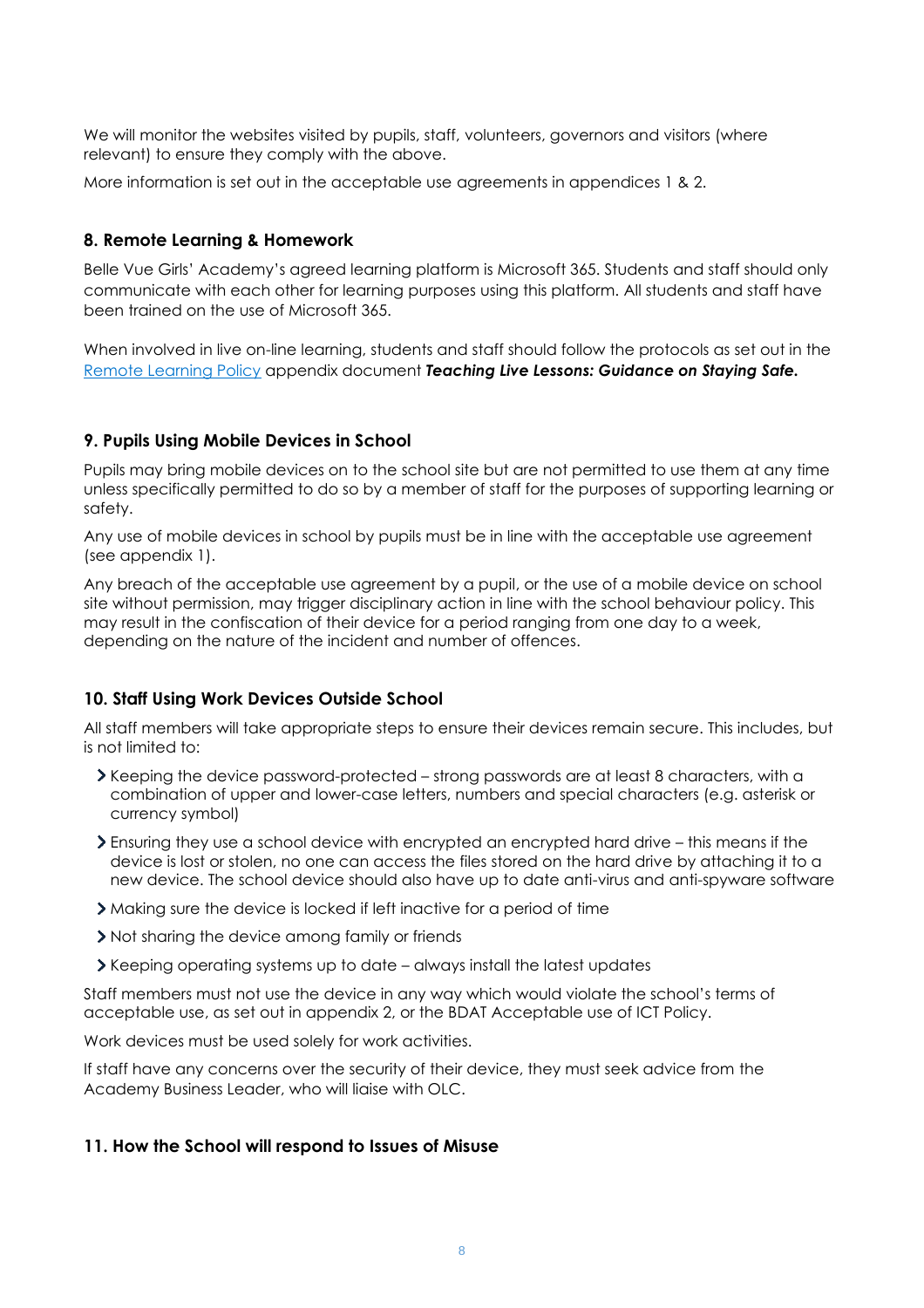Where a pupil misuses the school's ICT systems or internet, we will follow the procedures set out in our Behaviour & Welfare E-Safety policies. The action taken will depend on the individual circumstances, nature and seriousness of the specific incident, and will be proportionate.

Where a staff member misuses the school's ICT systems or the internet, or misuses a personal device where the action constitutes misconduct, the matter will be dealt with in accordance with the trust's staff disciplinary procedures. The action taken will depend on the individual circumstances, nature and seriousness of the specific incident.

The school will consider whether incidents which involve illegal activity or content, or otherwise serious incidents, should be reported to the police.

# <span id="page-8-0"></span>**12. Training**

All new staff members will receive a copy of this policy as part of their induction and must sign to acknowledge that they have read and understood it. All new staff will receive safeguarding training, which will include online safeguarding issues including cyber-bullying and the risks of online radicalisation.

All staff members will receive refresher training at least once each academic year as part of safeguarding training, as well as relevant updates as required (for example through emails, ebulletins and staff meetings).

The DSL and deputies will undertake child protection and safeguarding training, which will include online safety, at least every 2 years. They will also update their knowledge and skills on the subject of online safety at regular intervals, and at least annually.

Governors will receive training on online safeguarding issues as part of their annual safeguarding training.

Volunteers will receive appropriate training and updates, if applicable.

More information about safeguarding training is set out in our safeguarding policy.

# <span id="page-8-1"></span>**13. Monitoring Arrangements**

All staff log e-safety incidents on CPOMS and the DSL oversees the log of behaviour and safeguarding issues, including those related to online safety.

This policy will be reviewed annually by the Deputy Headteacher responsible for Behaviour, Attitudes and Personal Development. At every review, the policy will be shared with the governing board.

# <span id="page-8-2"></span>**14. Links with Other Policies**

This online safety policy is linked to our:

- BVGA Safeguarding Policy & Child Protection Policy
- BVGA Relationships, Sex and Health Education Policy
- BVGA Remote Learning Policy
- BVGA Behaviour & Welfare Policy
- BVGA ICT and internet acceptable use policy (appendices 1 & 2)
- BVGA Staff Code of Conduct
- > BDAT Staff Disciplinary Procedure Policy
- > BDAT Acceptable Use of ICT Policy
- > BDAT Social Media Policy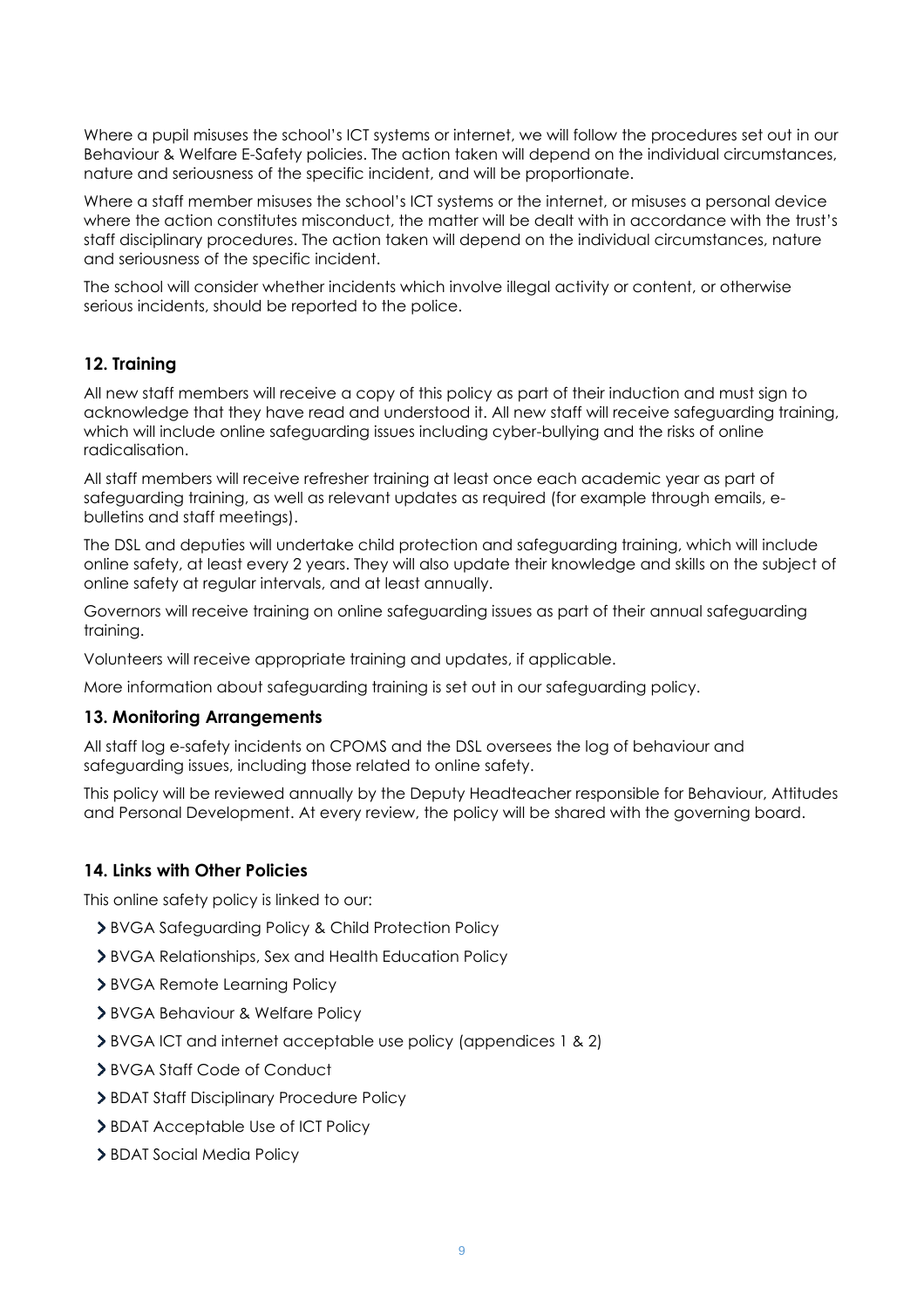- > BDAT GDPR Policy & Privacy Notices
- <span id="page-9-0"></span>> BDAT Complaints Policy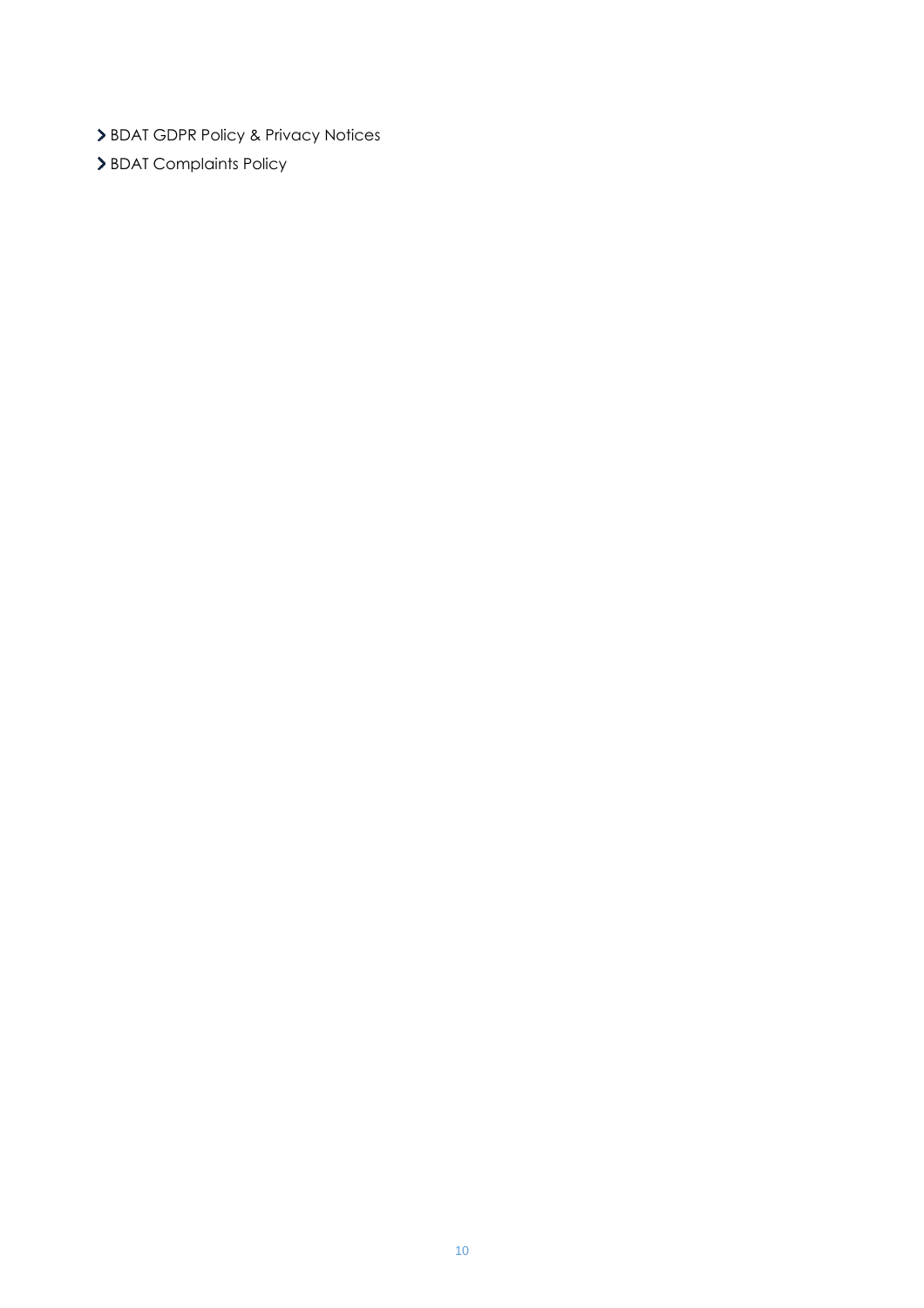#### **Appendix 1: Acceptable use of ICT Agreement (pupils and parents/carers)**

\*A copy of this is in student planners and must be signed by students and their parents/carers

#### ACCEPTABLE USE OF THE SCHOOL'S ICT SYSTEMS AND INTERNET: AGREEMENT FOR PUPILS AND PARENTS/CARERS

#### **I will read and follow the rules in the acceptable use agreement policy**

#### **When I use the school's ICT systems (like computers) and get onto the internet in school I will:**

- Always use the school's ICT systems and the internet responsibly and for educational purposes only
- Only use them when a teacher is present, or with a teacher's permission
- Keep my username and passwords safe and not share these with others. Your online area is your responsibility. You cannot claim that 'it must have been someone else'. Get your password changed if you think someone knows (ask your IT teacher).
- Keep my private information safe at all times and not give my name, address or telephone number to anyone without the permission of my teacher or parent/carer
- Tell a teacher (or sensible adult) immediately if I find any material which might upset, distress or harm me or others
- Always log off or shut down a computer when I'm finished working on it
- Always demonstrate good behaviour on the Internet, the same as I would in a classroom or on an academy corridor. I understand that the normal Behaviour Policy and sanctions apply.

#### **I will not:**

- Access any inappropriate websites including: social networking sites, chat rooms and gaming sites unless my teacher has expressly allowed this as part of a learning activity
- Open any attachments in emails, or follow any links in emails, without first checking with a teacher
- Use any inappropriate language when communicating online, including in emails
- Log in to the school's network using someone else's details, or share my details with others.
- Arrange to meet anyone offline without first consulting my parent/carer, or without adult supervision

#### **If I bring a personal mobile phone or other personal electronic device into school:**

- I will not use it onsite without a teacher's permission
- I will use it responsibly, and will not access any inappropriate websites or other inappropriate material or use inappropriate language when communicating online
- I understand that my mobile/electronic device may be confiscated (as per the E-Safey Policy) if it is seen, heard or used on school site.

#### **I agree that the school will monitor the websites I visit and that there will be consequences if I don't follow the rules.**

| Signed (pupil): | Date: |
|-----------------|-------|
|                 |       |

**Parent/carer's agreement:** I agree that my child can use the school's ICT systems and internet when appropriately supervised by a member of school staff. I agree to the conditions set out above for pupils using the school's ICT systems and internet, and for using personal electronic devices in school, and will make sure my child understands these.

| Signed (parent/carer): | Date: |
|------------------------|-------|
|------------------------|-------|